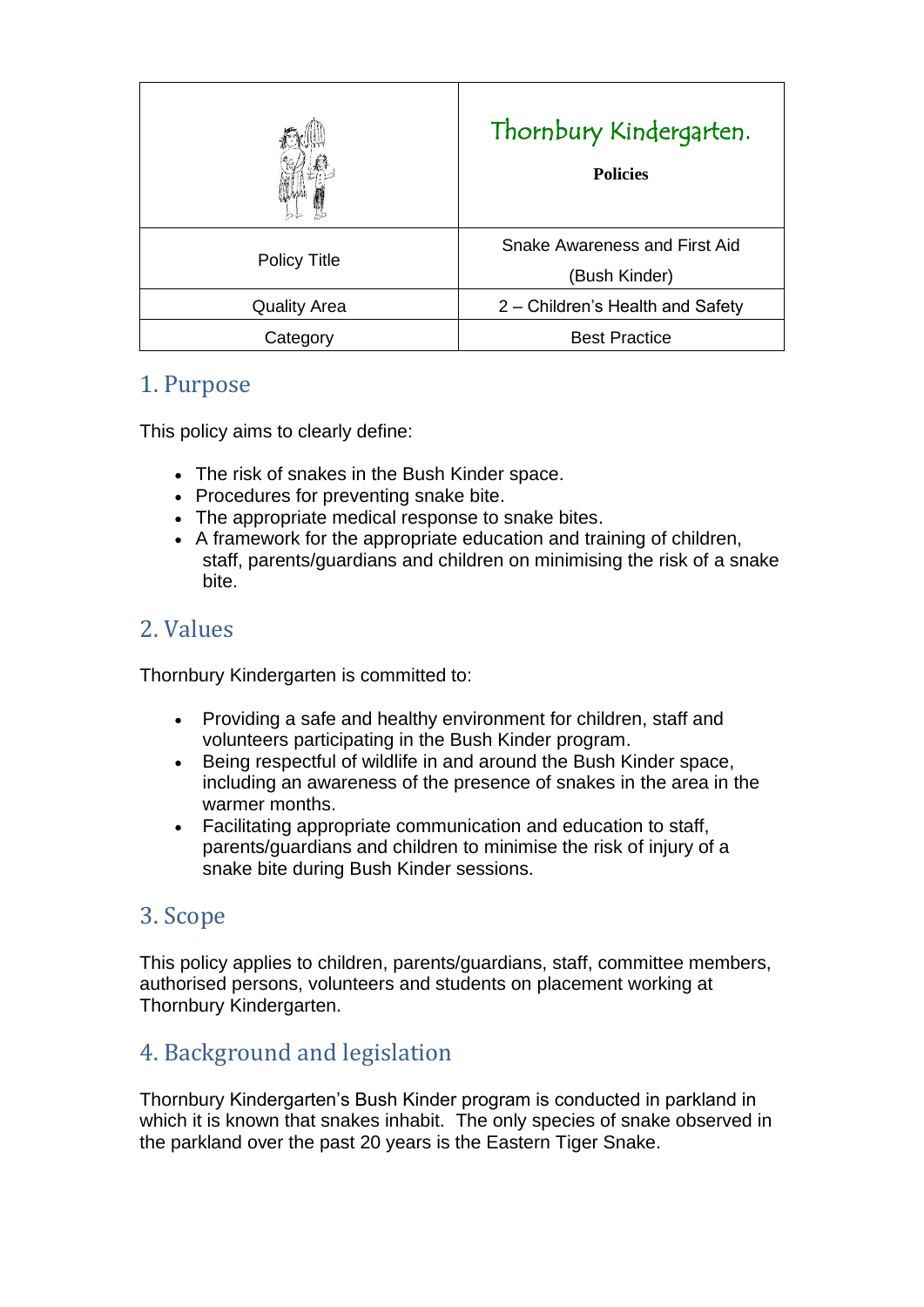They are most prevalent in the warmer months (October to April) but could be encountered at other times.

Unprovoked, snakes rarely attack humans and are generally shy, timid animals that will avoid conflict if given the opportunity. It is recommended that particular care be taken in warm weather, near long grass or hollow logs, near water or near rocks in sunny positions.

Snakes are protected under the Wildlife Act 1975, and should not be harmed or killed. Bites can occur if people try to kill snakes.

#### **Relevant legislation includes but is not limited to:**

- The Children's Services Act 1996 (CSA)
- Children's Services Regulations 2009 (CSR)
- Occupational Health and Safety Act 2004
- Children's Services Act 1996 (CSA)
- Occupational Health and Safety Act 2004
- Occupational Health and Safety Regulations 2007
- Occupational Health and Safety Compliance Codes, First Aid in the Workplace (2008)
- Wildlife Act 1975

### 5. Definitions

Australian Venom Research Unit (AVRU) is an internationally recognised interdisciplinary research unit focused on the problem of venomous injury in Australia and the Asia-Pacific. Located within Melbourne University, the Australian Venom Research Unit aims to provide world-class expertise on the problem of Australia's venomous creatures, their toxins and the care of the envenomed patient.

Pressure Immobilisation Bandage (also known as a Compression Bandage): Bandage used for the purpose of applying pressure to the site of a wound such as a snakebite and to the affected limb. Refer definition below of Pressure Immobilisation Bandaging.

Pressure Immobilisation Bandaging: The principle of pressure-immobilisation bandaging as a first aid measure is to prevent the spread of toxins through the body. This is done by applying enough pressure to compress the lymph vessels, and by preventing movement of the affected limb.

Correct application of the technique can buy valuable time to get the patient to medical assistance. [Refer to Attachment 1 for correct application of pressure immobilisation technique].

Victorian Poisons Information Centre (VPIC): Located at the Austin Hospital, the role of the VPIC is to provide the people of Victoria with a timely, safe information service in poisonings and suspected poisonings. For members of the public this includes telephone assessment, advice on first aid, with or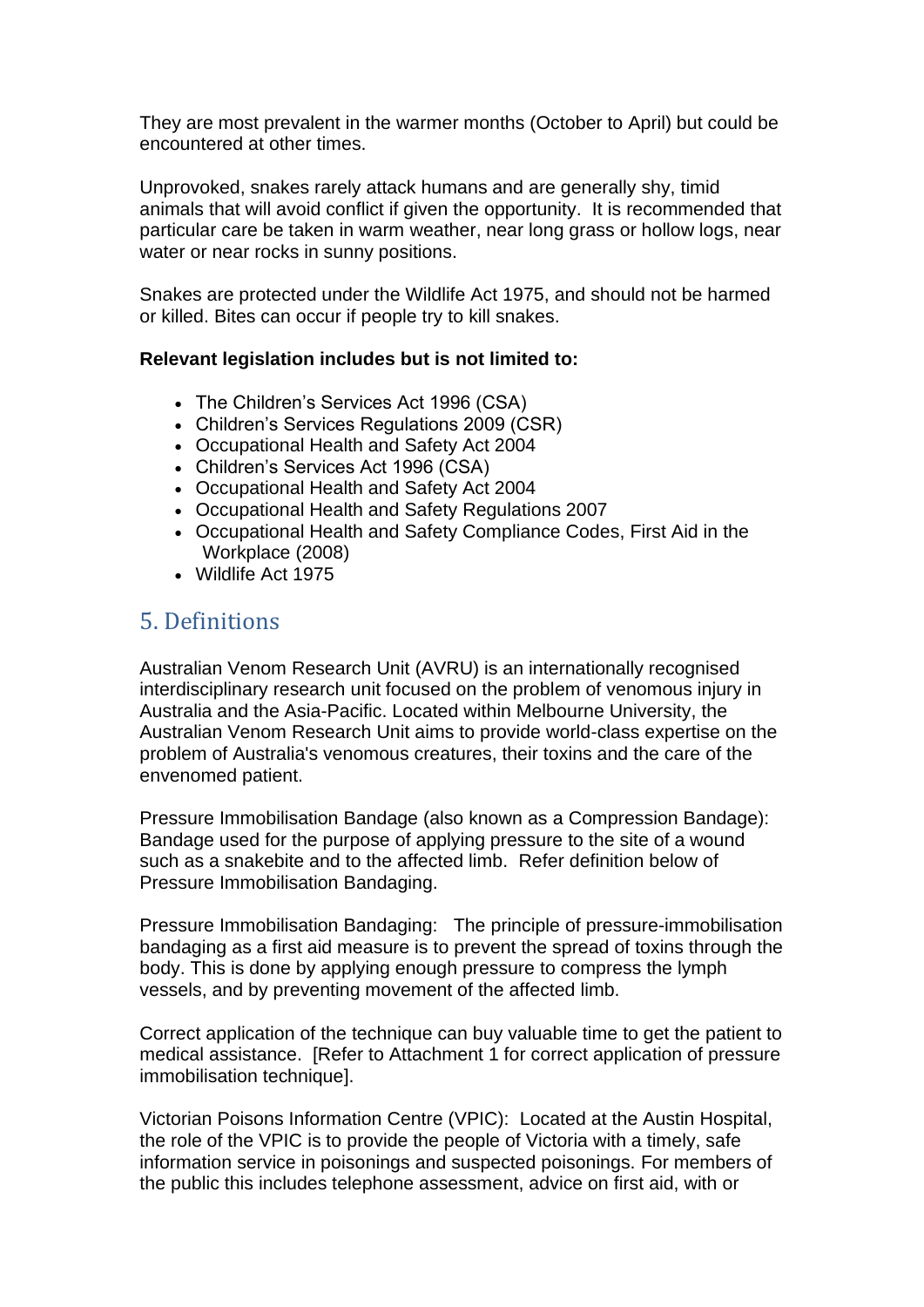without referral to a doctor or hospital. Information is given to health professionals about formulations of products and management of poisoned patients.

### 6. Sources and related centre policies

Bites & Stings web resource, Victorian Poisons Information Centre, Austin Health [\(www.austin.org.au\)](http://www.austin.org.au/)

Australian Venom Research Institute (University of Melbourne) [www.avru.org](http://www.avru.org/)

Bushwalking Victoria Snakebite web resource [\(http://www.bushwalkingvictoria.org.au\)](http://www.bushwalkingvictoria.org.au/)

- Incident and Medical Emergency Management
- Emergency Evacuation Policy (Bush Kinder Specific)
- Hygiene
- Parental Access and Involvement
- Supervision of children
- Excursions and Centre Events
- Occupational Health & Safety

### 7. Procedures

#### **General**

#### **The Committee is responsible for:**

- Supplying a First Aid Kit on site at Bush Kinder to administer first aid in response to snake bites or for any other purpose which includes pressure immobilisation bandages (also known as compression bandages) for medical treatment of snake bites.
- Ensuring staff are appropriately educated on procedures to prevent snakebite and to deliver First Aid in response to a Snake Bite (see below).
- Following all procedures as set out in the Incident and Medical Emergency Management Policy (including notice of notifiable incidents, appropriate record keeping in the event of an incident, maintain first aid kit etc).
- Encouraging parents, through this policy, to teach children snake bite prevention behaviours outside of Bush Kinder (for example, on family walks in the bush).

#### **Staff are responsible for:**

• Continually practicing and educating children on snake bite prevention behaviours while at Bush Kinder, without fostering an unnatural fear or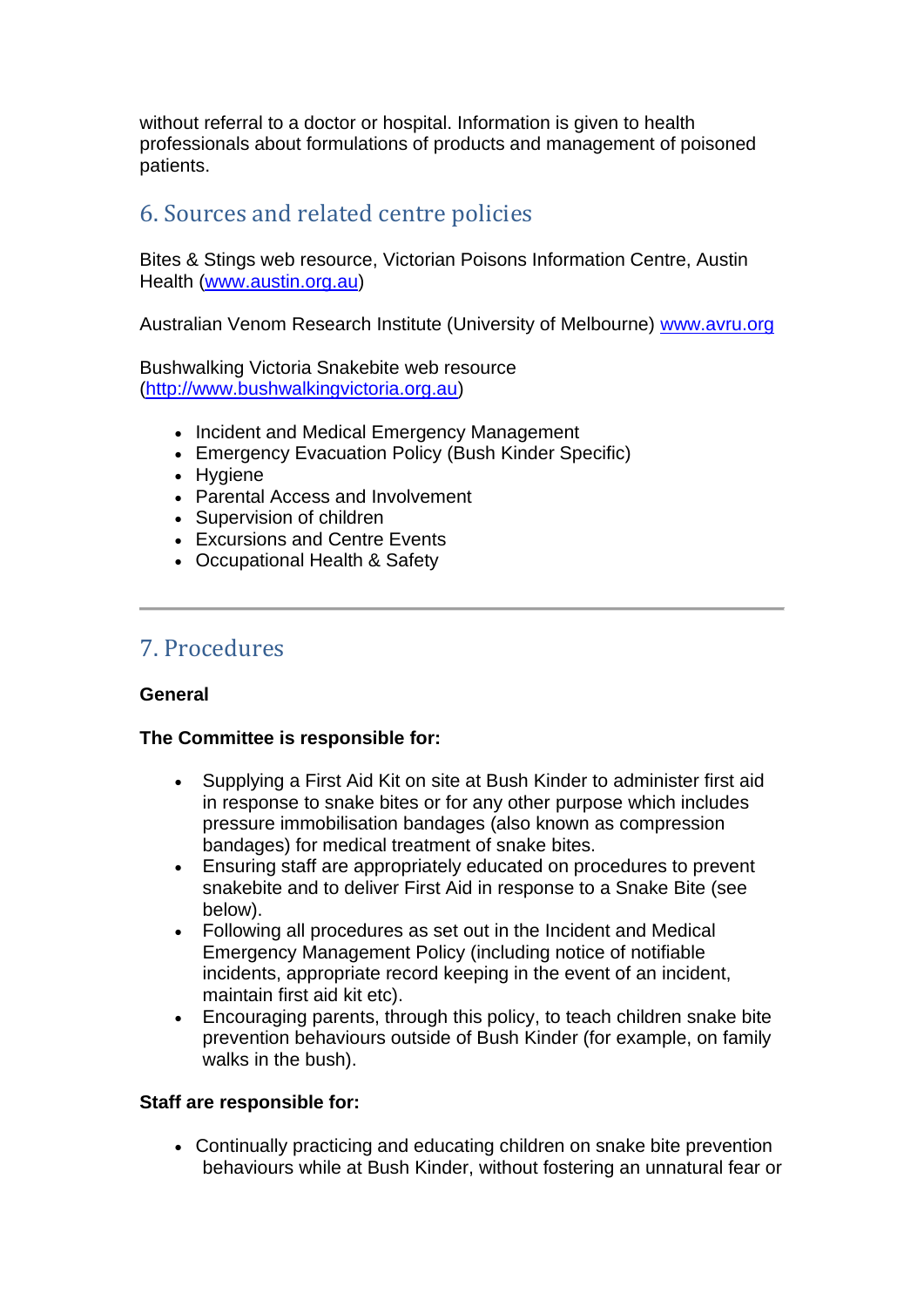paranoia of snakes. This includes practising and highlighting to children the following key points:

Snake Bite Prevention Behaviours (Source: Victorian Poisons Information Centre, Austin Health)

- Leave snakes alone.
- Wear adequate clothing and stout shoes (not sandals/thongs) in 'snake country'.
- Never put hands in hollow logs or thick grass without prior inspection.
- When stepping over logs, carefully inspect the ground on the other side.
- Ensure children are reminded on a regular basis that if they encounter a snake, to move away quietly and report the sighting immediately to a teacher.
- In the event that a snake is encountered at Bush Kinder, calmly moving children away from the snake. [Staff must not attempt to touch or harm the snake].
- Administering first aid in the event of a snake bite.

First aid for snakebite (Source: Victorian Poisons Information Centre, Austin Health, and Australian Venom Research Institute, Melbourne University))

- Stay calm and call for help. Have someone phone an ambulance. If unable to phone, send someone for help.
- Reassure the patient and encourage them to remain calm and still. Do not move the patient.
- Do not attempt to catch or kill the snake.
- DO NOT WASH the bite. Traces of venom that are left on the skin can be used to identify the snake, and therefore the type of anti-venom that should be used if required.
- Venom is injected deeply so there is no benefit in cutting or sucking the bite. A tourniquet is not an effective way to restrict venom movement.
- The most effective first aid for snakebite is the pressure-immobilisation [technique.](http://www.austin.org.au/Page.aspx?ID=534#16) (Refer to Attachment 1 for instructions on the application of this technique). The principle is to minimise the movement of the venom around the body until the victim is in a hospital by applying a firm bandage (or suitable alternative) to the bitten area and limb, and to immobilise the victim. When applied properly, this method can trap the venom in the bitten area for many hours.
- The victim might not suffer any effects of the venom until the compression is released, which is done in hospital where anti-venom can be administered if required.
- Staff are to follow procedures as set out in Incident & Medical Emergency Management Policy, including contacting parent/guardian, calling ambulance etc.

### **Parents/guardians are responsible for:**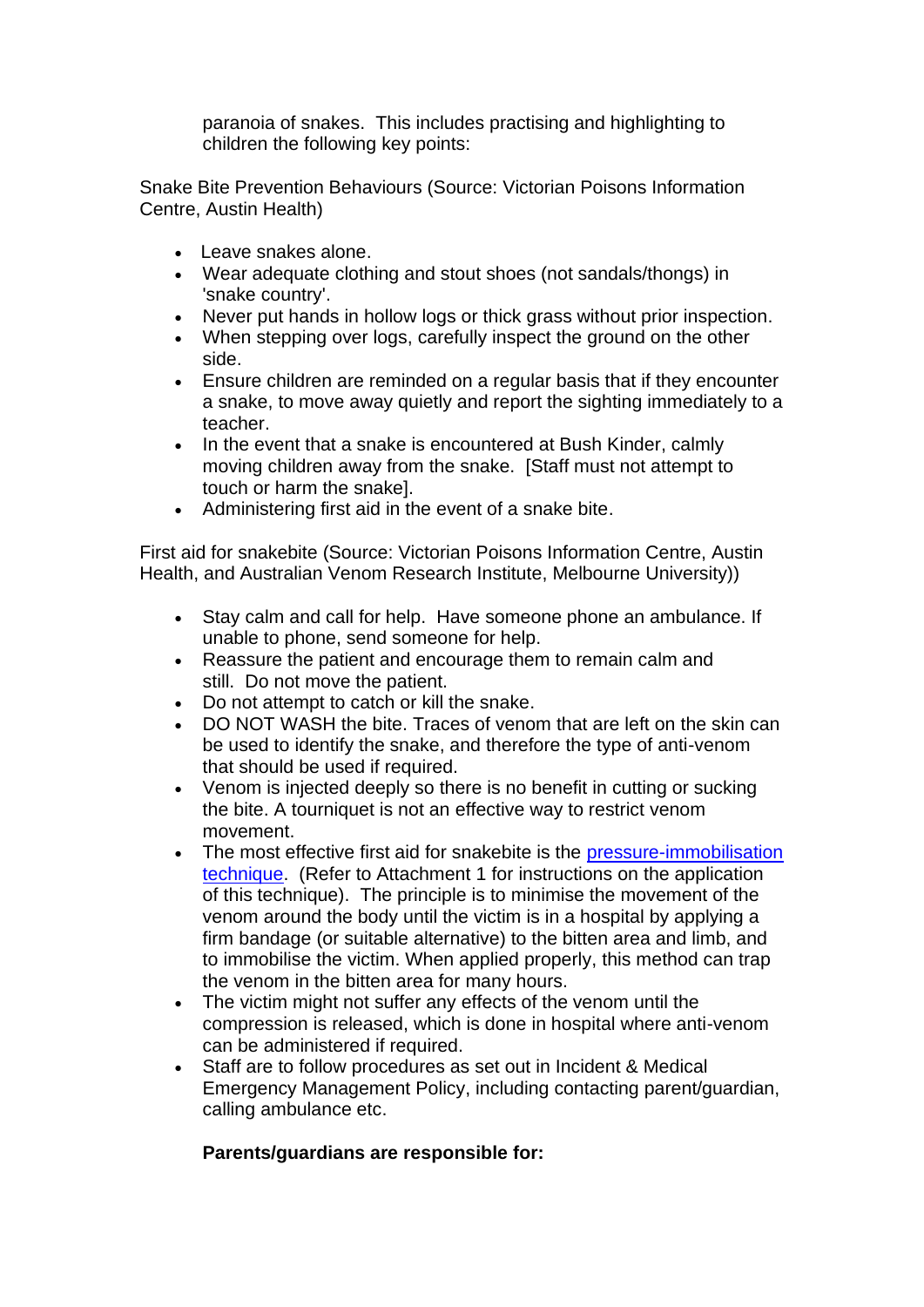- Teaching children on an ongoing basis safe snakebite prevention behaviours outside Bush Kinder, for example, on family walks in the bush.
- Reading and being familiar with the policy.
- Bringing relevant issues to the attention of both staff and committee.

### 8. Evaluation

In order to assess whether the policy has achieved the values and purposes the proprietor (committee) will:

- Seek feedback regarding this policy and its implementation with parents/guardians of children participating in the Bush Kinder program. This can be facilitated through discussions and the annual centre survey.
- Ask staff to share their experiences and observations in relation to the effectiveness of this policy.
- Regularly review the policy and centre practices to ensure they are compliant with any new legislation, research or best practice procedures.

### 9. Attachments

Attachment 1: Pressure Immobilisation Technique (Detailed instructions with diagram on application of this technique in the event of a snake bite). Source: Australian Venom Research Institute (Melbourne University)

### 10. Authorisation

This policy was approved by the committee of management of Thornbury Kindergarten at a committee meeting December 2017.

Review date: December 2019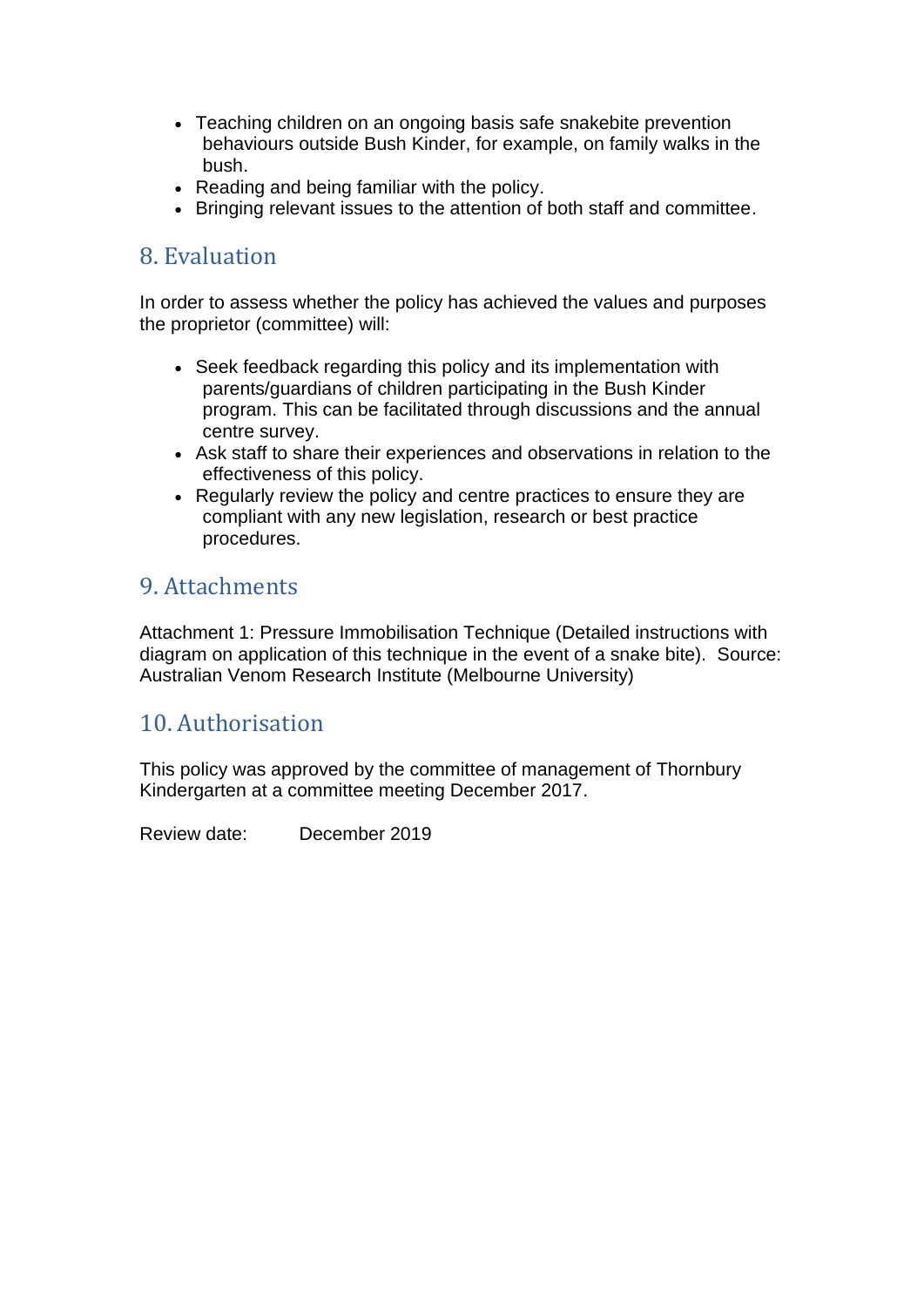# ATTACHMENT 1

Pressure Immobilisation Bandaging Fact Sheet

Source: Australian Venom Research Unit, University of Melbourne [\(www.avru.org\)](http://www.avru.org/)

The principle of pressure-immoblisation bandaging as a first aid measure is to prevent the spread of toxins through the body. This is done by applying enough pressure to compress the lymph vessels, and by preventing movement of the affected limb. Correct application of the technique can buy valuable time to get the patient to medical assistance.

First Aid for Bites to the Lower Limb



As soon as possible, apply a broad pressure bandage from below the bite site, upward on the affected limb (starting at the fingers or toes, bandaging upward as far as possible). Leave the tips of the fingers or toes unbandaged to allow the victim's circulation to be checked. Do not remove pants or trousers, simply bandage over the top of the clothing.



Bandage firmly as for a sprained ankle, but not so tight that circulation is prevented. Continue to bandage upward from the lower portion of the bitten limb



Apply the bandage as far up the limb as possible to compress the lymphatic vessels.



It is vital to now apply a splint. Bind a stick or suitable rigid item over the initial bandage to splint the limb. Secure the splint to the bandaged limb by using another bandage, (if another bandage is not available, use clothing strips or similar to bind). It is very important to keep the bitten limb still.